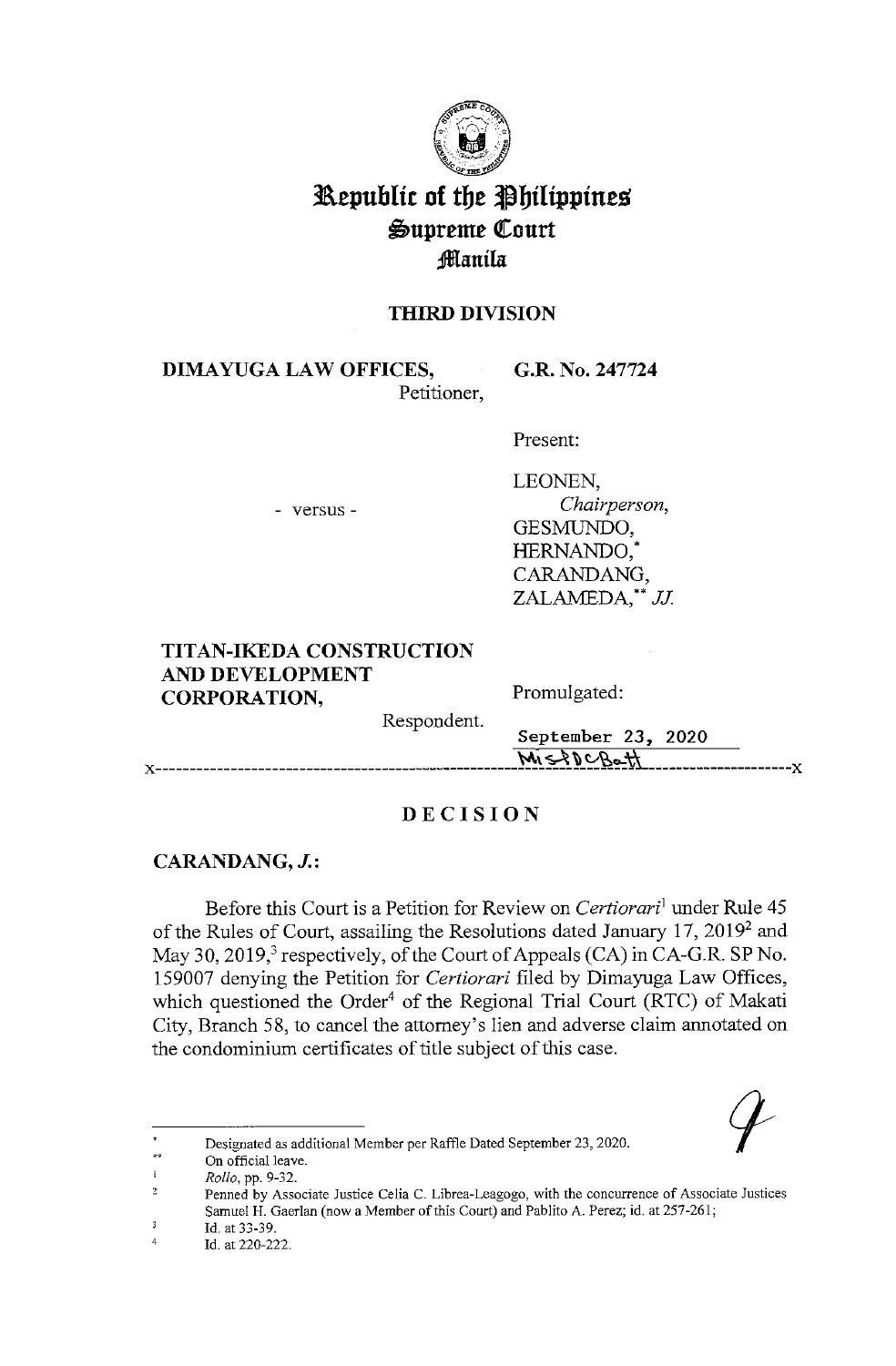#### **Antecedents**

On February 4, 1993, Primetown Property Group, Inc. (Primetown Property) entered into an agreement with Titan-Ikeda Construction and Development Corporation (Titan-Ikeda Construction) for the structural works of its 32-storey condominium building to be known as the "Prime Tower" located at Kalayaan Avenue, Makati City for a contract price of  $\mathbb{P}40,000,000.00$ .<sup>5</sup> On January 31, 1994, the parties entered into a Supplemental Agreement whereby Primetown Property awarded the architectural works in the Prime Tower to Titan-Ikeda Construction for a contract price of  $\mathbb{P}130,000,000.00$ . The parties agreed that the payment shall be by "full swapping" or such number of condominium units and parking lots equivalent to the contract price. Pursuant to this, on June 30, 1994, Primetown Property executed a Deed of Absolute Sale in favour of Titan-Ikeda Construction covering a total of 114 condominium units and 20 parking slots in exchange for the contract price of P130,000,000.00.<sup>6</sup>

As the works on Prime Tower progressed, it became evident that Titan-Ikeda Construction would not meet the target completion date. Hence, Primetown Property took over the completion of the architectural works. Primetown Property also hired Integraltech, Inc., a private engineering consultancy firm, which evaluated that as of September 1995, Titan-Ikeda Construction's accomplished architectural works is only estimated at 48.71%. Per Integraltech, Inc.'s computation, the value of the remaining works still to be completed amounted to P66,677,000.00. Hence, Primetown Property overpaid Titan-Ikeda Construction with condominium units and parking slots equivalent to P66,677,000.00. Despite repeated demands, Titan-Ikeda refused to return the condominium units and parking slots corresponding to P66,677,000.00.<sup>7</sup>

Because of the failure of Titan-Ikeda Construction to return the condominium units and parking slots, Primetown Property filed a complaint for collection of sum of money before the RTC of Makati City, Branch 58 on July 2, 1997.

In its Answer, Titan-Ikeda Construction insists that it had no obligation to return the condominium units and parking slots to Primetown Property. According to Titan-Ikeda Construction, during the progress of the architectural works, additive works and/or change orders were requested by Primetown Property due to revisions in the architectural plan. Titan-Ikeda Construction agreed to do the additive works in the amount of not less than P39,000,000.00. Allegedly, these additive works contributed to the delay of the project. Titan-Ikeda Construction also argues that Primetown Property incurred considerable delay in supplying concrete mix and rebars as

 $\overline{5}$ Id. at 56.

<sup>6</sup>  Id. at 56-57.

<sup>7</sup>  Id. at 57.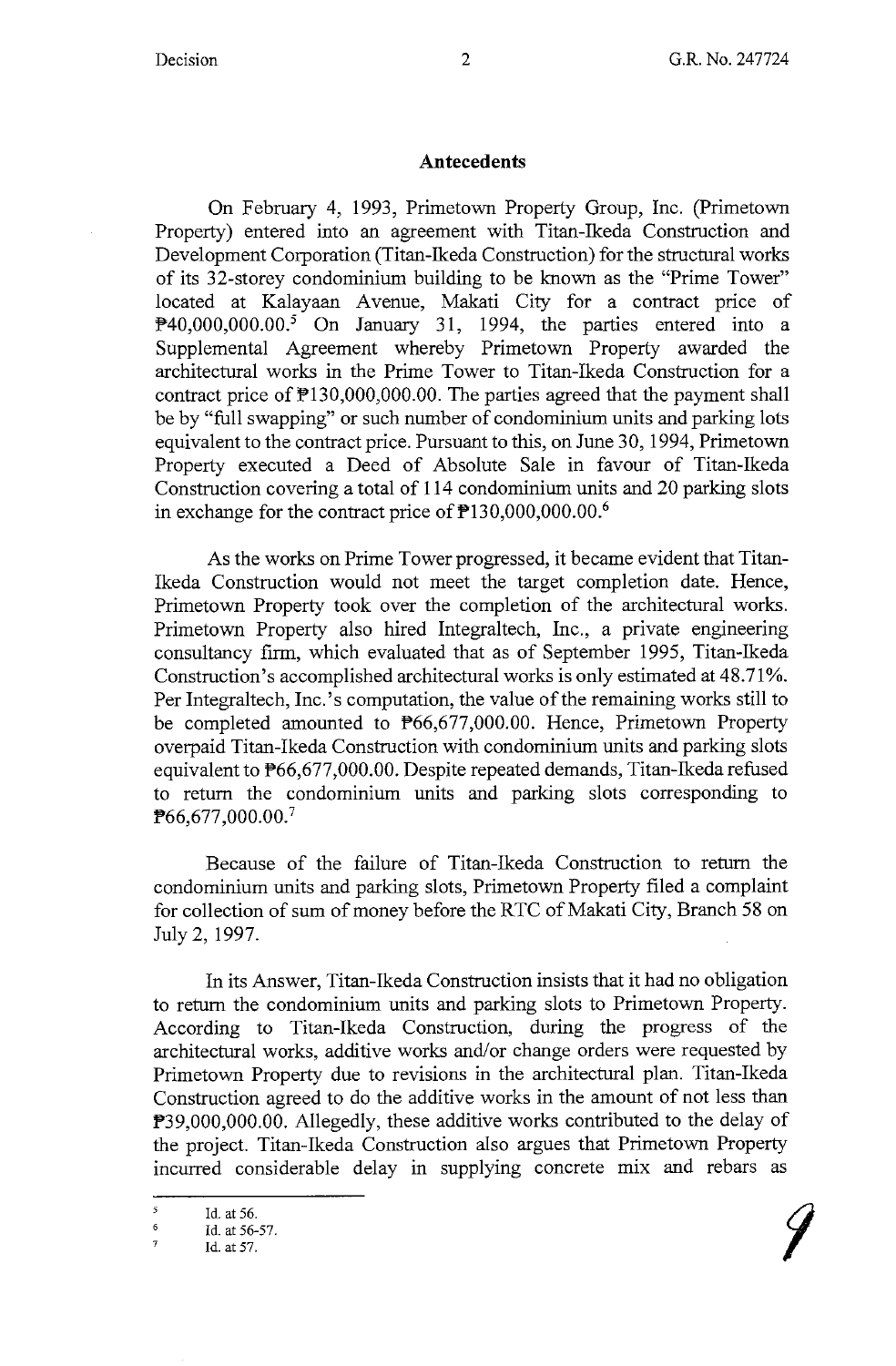committed by them. As such, Primetown Property took over the architectural works but Titan-Ikeda Construction claims that it was a mutual agreement and was part of Primetown Property's long-range plan.<sup>8</sup>

To support its counterclaim, Titan-Ikeda Construction explained that prior to the actual tum-over of the project to Primetown Property, the parties even conducted a joint inventory where it was agreed that due to the additives made by Titan-Ikeda Construction, it was in fact Primetown Property which owed Titan-Ikeda Construction a total of  $P2,023,876.25.9$  More importantly, Primetown Property allegedly failed to deliver the keys as well as management certificates of the condominium units it paid to Titan-Ikeda Construction. Hence, Titan-Ikeda Construction sent a demand for the delivery of the keys and the payment of  $\overline{P2,023,876.25}$ . However, Primetown Property failed to do so. This forced Titan-Ikeda Construction to file a complaint with the Housing and Land Use Regulatory Board (HLURB) on December 10, 1996. 10 On April 29, 1997, the HLURB rendered a Decision directing Primetown Property to issue the management certificates and to tum over the keys of the condominium units to Titan-Ikeda Construction and its buyers.<sup>11</sup>

Similarly, on August 5, 1998, the RTC rendered its Decision which dismissed the complaint filed by Primetown Property and granted the counterclaim prayed for by Titan-Ikeda Construction. The RTC ordered Primetown Property to pay the following: (a) the additive works made by Titan-Ikeda Construction in the amount of PhP2,023,876.25; (b) compensatory damages in the amount of  $\text{USD1,665,260.00}$ ; and (c) attorney's fees. $12$ 

Insisting on its right to demand the return of the condominium units and parking slots, Primetown Property appealed the case until it reached the Supreme Court. Eventually, on February 12, 2008, We rendered a Decision, setting aside the August 5, 1998 Decision of the RTC, the dispositive portion of which provides:

**WHEREFORE,** the petition is hereby **GRANTED.** 

The March 15, 2002 decision and May 29, 2003 resolution of the Court of Appeals in CA-G.R. CV No. 61353 and the August 5, 1998 decision of the Regional Trial Court, Branch 58, Makati City in Civil Case No. 97-1501 are hereby **SET ASIDE.** New judgment is entered:

I. ordering petitioner **Titan-Ikeda Construction and Development Corporation** to **return** to respondent **Primetown Property Group, Inc.** the **condominium units and parking slots** corresponding to the **payment made in excess of the proportionate (project) cost of its actual** 

<sup>8</sup>  Id. at 58-59.

<sup>9</sup>  Id. at 59.

JO Id.

II Id. at 60.

<sup>12</sup>  Id. at 61.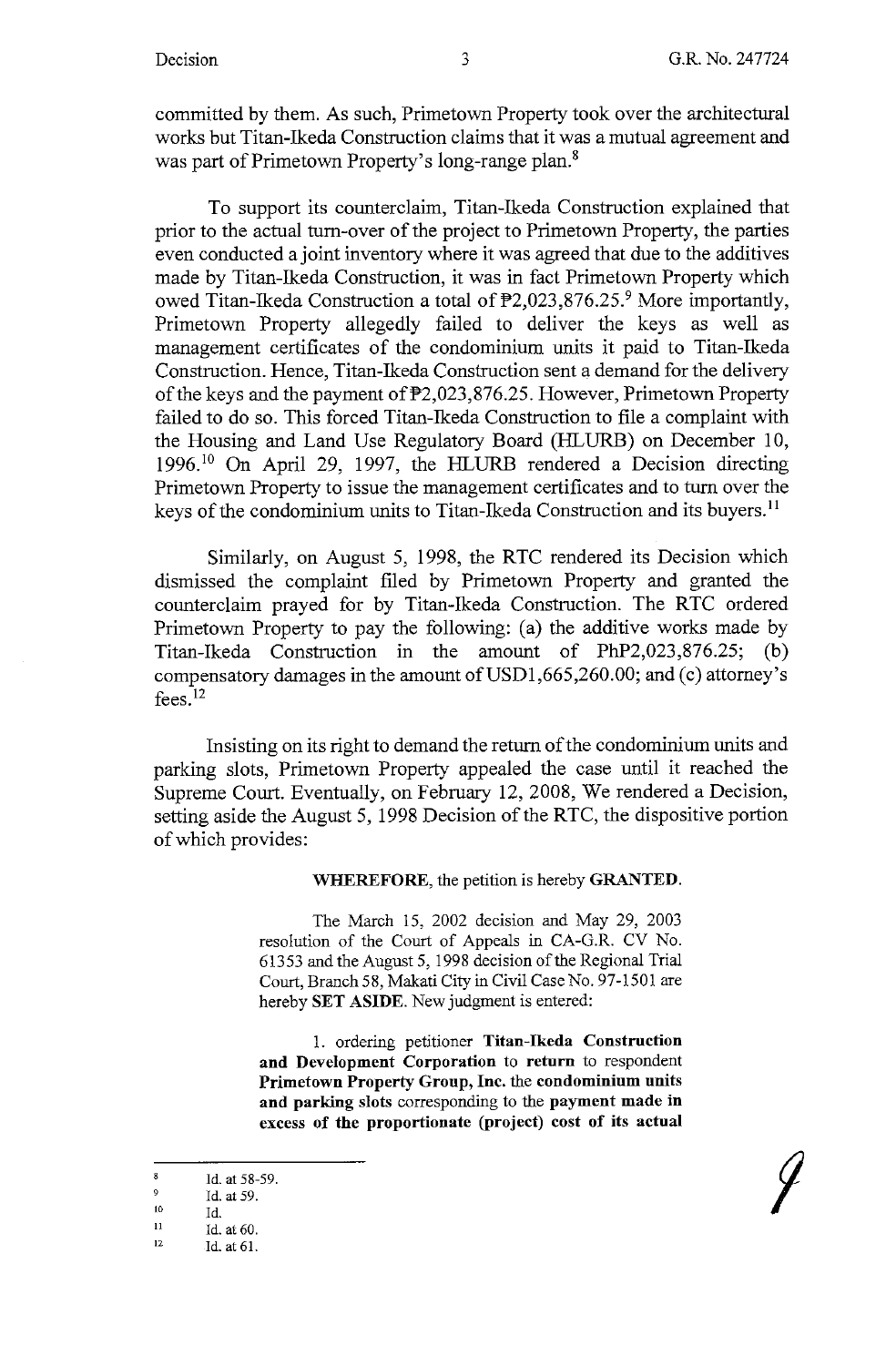**accomplishment as of October 12, 1995,** subject to its (petitioner's) allowable claims as stated in the inventory; and

2. **dismissing** petitioner **Titan-Ikeda Construction and Development Corporation's claims for the cost of additional work ( or change order) and damages.** 

The records of this case are **remanded** to the Regional Trial Court of Makati City, Branch 58 for:

1. the **reception of additional evidence** to determine:

(a) the **percentage of the architectural work actually completed by petitioner Titan-Ikeda Construction and Development Corporation as of October 12, 1995** on the Makati Prime Tower; and

(b) the number of condominium units and parking slots sold by petitioner Titan-Ikeda Construction and Development Corporation to third persons.

2. the **computation of petitioner Titan-Ikeda Construction and Development Corporation's actual liability to respondent Primetown Property Group, Inc.**  or vice-versa, and the determination of imposable interests and/or penalties, if any.

SO ORDERED.13 (Emphasis supplied)

In compliance with the order to remand the case to the RTC of Makati City, Branch 58, the case was set for hearing or reception of other evidence. Eventually, the RTC rendered another Decision<sup>14</sup> dated April 30, 2012. The RTC found that as of October 12, 1995, the percentage of architectural works actually completed by Titan-Ikeda Construction was only 48.71%.<sup>15</sup> The RTC also determined that 117 titles of condominium units are transferred to Titan-Ikeda Construction as payment for the architectural works. However, of the 117 titles, 42 were already cancelled and transferred to the names of the buyers of Titan-Ikeda Construction. The remaining 75 titles are still registered in the name of Titan-Ikeda Construction. 16 Since Primetown Property already paid Titan-Ikeda Construction in full and the actual architectural works completed as of October 12, 1995 was only 48.71%, there was overpayment at the rate of 51.29%. Hence, Titan-Ikeda Construction was ordered to return to Primetown Property the amount of  $\mathbb{P}66,677,000.00$  or 60 condominium units, with the following Condominium Certificate of Title Nos.: 35739, 35743, 35744, 35745, 35748, 35749, 35750, 35751, 35752, 35753, 35756, 35757, 35758, 35762, 35764, 35766, 35767, 35768, 35769, 35770, 35771, 35774, 35776, 35777, 35778, 35779, 35782, 35783, 35785, 35787, 35795, 35796, 35797, 35798, 35801, 35803, 35804, 35805, 35806, 35810, 35811, 35814,

<sup>16</sup> 



<sup>13</sup>  *Titan-Ikeda Construction and Development Corp. v. Prime/own Property Group, Inc.,* 568 Phil. 432, 455-456 (2008).

<sup>14</sup>  15 *Rollo,* pp. 56-76.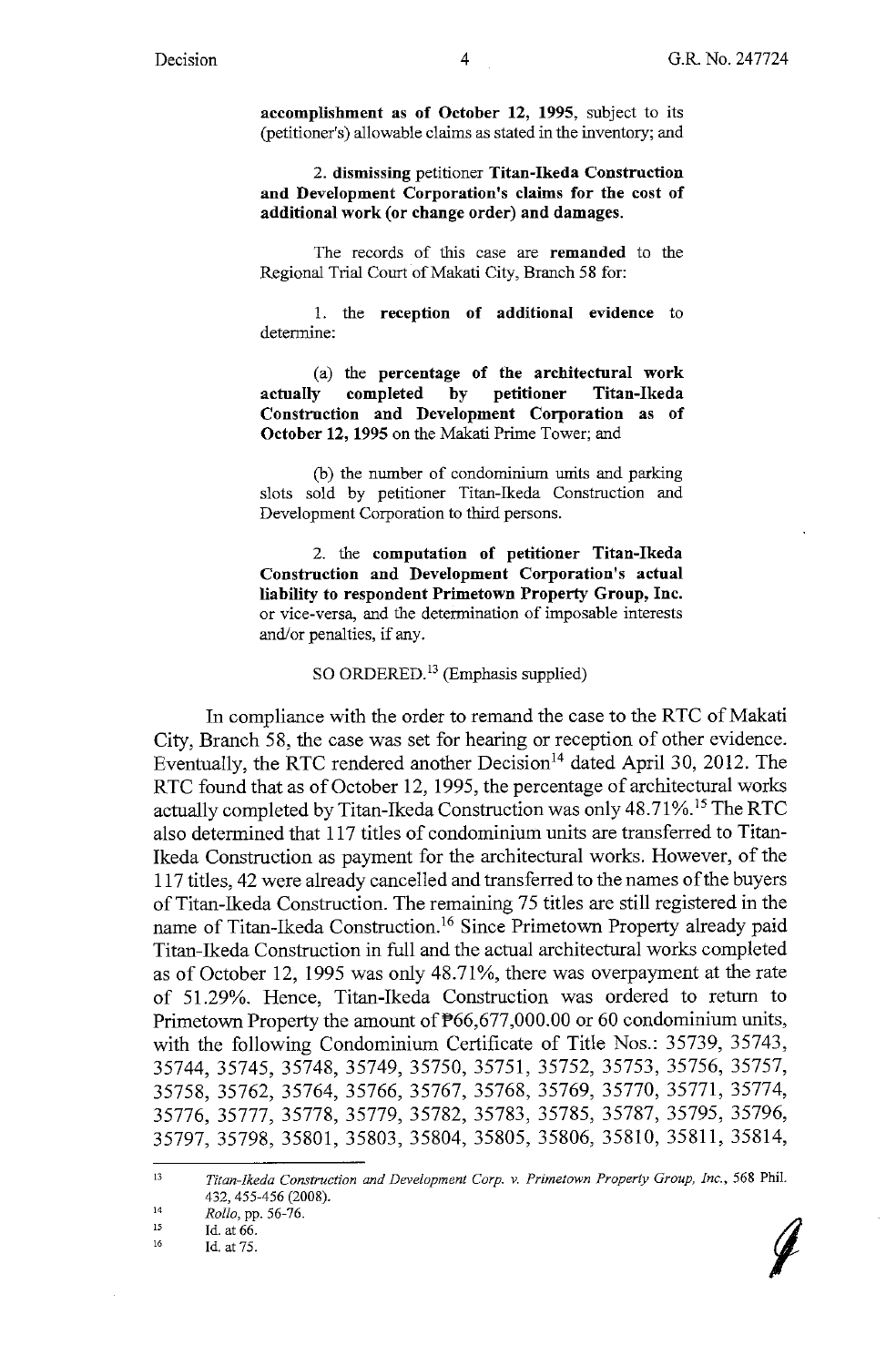35816, 35817, 35818, 35819, 35820, 35821, 35822, 35823, 35825, 35826, 35827, 35829, 35830, 35831, 35832, 35833, 35834, and 35835. <sup>17</sup>

Titan-Ikeda Construction moved for reconsideration but it was denied in a Resolution dated August 6, 2012. Eventually, Titan-Ikeda Construction filed a notice of appeal. However, in an Order<sup>18</sup> dated December 4, 2012, the RTC dismissed the same for failure to pay the appeal fee within the reglamentary period. Due to this, the April 30, 2012 RTC decision became final and executory.

As counsel for Primetown Property, Dimayuga Law Offices filed a Motion to Record and Enforce Attorney's Lien based on a Retainer Agreement dated April 24, 2003 entered into by them, which entitles Dimayuga Law Offices to 12% of all the monetary awards and interests granted to Primetown Property. The RTC granted the motion in an Omnibus Order<sup>19</sup> dated April 10, 2013 which specifically subjected Condominium Certificate of Title Nos. 35739, 35743, 35744, 35745, 35748, 35779, 35797, 35798, 35805, and 35806 to the attorney's lien.20

On April 29, 2013, the RTC issued a Writ of Execution<sup>21</sup> of the Decision dated April 30, 2012.<sup>22</sup> On December 19, 2013, the RTC issued an Order instructing Titan-Ikeda Construction to return to Primetown Property the 60 condominium units which include the 10 condominium units paid to Dimayuga Law Offices. Further, the RTC ordered the Register of Deeds to cancel the subject condominium certificates of title in the name of Titan-Ikeda Construction and issue new titles in the name of Primetown Property.<sup>23</sup>

Because of the finality of judgment and issuance of the Writ of Execution, Primetown Property paid Dimayuga Law Offices' attorney's fees in kind, using the ten condominium units earlier subjected to attorney's lien.<sup>24</sup> Hence, on May 5, 2015, Primetown Property and Dimayuga Law Offices executed several Deeds of Absolute Sale involving the 10 condominium units.25 In addition, Dimayuga Law Offices paid and updated the real property taxes of the 10 condominium units since 2005. However, because the condominium certificates of title were still registered in the name of Titan-Ikeda Construction due to its refusal to comply with the writ of execution ordering it to return the condominium units to Primetown Property, Primetown Property was not able to transfer the condominium certificates of title in the name of Dimayuga Law Offices. $26$ 

- 
- 
- 
- 17 Id. at 76.<br>
18 Id. at 77-80.<br>
19 Id. at 81-82.<br>
20 Id. at 82.<br>
21 Id. at 83-84.<br>
22 Id. at 13.
- 
- $\begin{array}{cc}\n 22 & \text{Id. at 13} \\
 23 & \text{Id. at 191.} \\
 \end{array}$
- 
- 
- $\frac{24}{25}$  Id.<br>  $\frac{25}{10}$  Id. at 13.<br>  $\frac{26}{10}$  Id. at 192.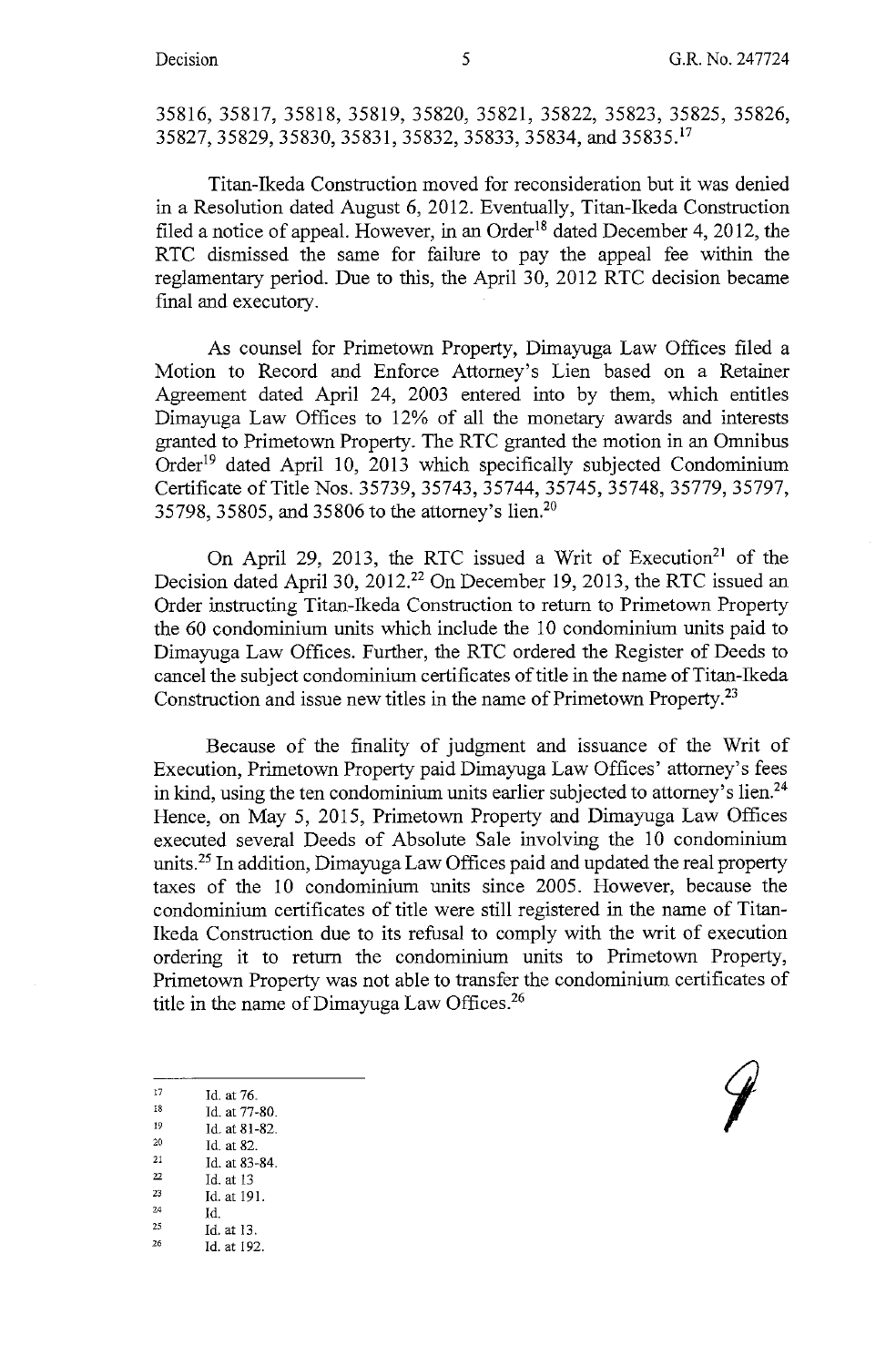To further protect its right, Dimayuga Law Offices executed an Affidavit of Adverse Claim which was also annotated on the ten condominium certificates of title. $27$ 

However, before the return of the condominium units to Primetown Property, unexpectedly and without the knowledge of Dimayuga Law Offices, Primetown Property and Titan-Ikeda Construction filed a Joint Motion to Approve Compromise Agreement, which the RTC granted. On October 6, 2017, a Compromise Judgement was rendered by the RTC.<sup>28</sup>

Because of this, Dimayuga Law Offices filed an Urgent Motion for Intervention to Protect Attorney's Rights. In an Order<sup>29</sup> dated March 6, 2018, the RTC ordered Primetown Property to pay Dimayuga Law Offices its attorney's fees pursuant to their Retainer Agreement.<sup>30</sup>

In the meantime, Titan-Ikeda Construction filed a Motion to Cancel Attorney's Lien and Adverse Claim on the ten condominium certificates of title earlier subjected to Dimayuga Law Offices' attorney's lien. In an Order<sup>31</sup> dated June 4, 2018, the RTC granted the motion and ordered the removal of the attorney's lien and adverse claim annotated in the ten condominium certificates of title.32 The RTC ratiocinated that paragraphs 3 and 7 of the Compromise Agreement entered into by Primetown Property and Titan-Ikeda Construction support this, to wit:

xxxx

3. Upon the execution of this Compromise Agreement, the letter dated July 21, 2017 and signed by Kenneth Yap, sent to the Registry of Deeds of Makati, addressed to Atty. Caluya, Jr. is considered automatically revoked, withdrawn, recalled and have no effect whatsoever and the processing of any titling or transfer related to the 60 titles mentioned in the Civil Case No. 97-1501 of RTC Branch 58, Makati City, shall be allowed;

xxxx

7. Upon the execution of this Compromise Agreement, any lis pendens, adverse claims annotated in the sixty (60) titles mentioned in the decision shall accordingly be cancelled;

 $x \times x^{33}$  (Underscoring and italics omitted)

The RTC stated that Dimayuga Law Offices should collect from its client, Primetown Property, and not from Titan-Ikeda Construction.

<sup>27</sup> Id.<br>
28 Id. at 14.<br>
29 Id. at 203-204.<br>
30 Id. at 204.<br>
31 Id. at 220-222.<br>
32 Id. at 221-222.<br>
33 Id. at 220.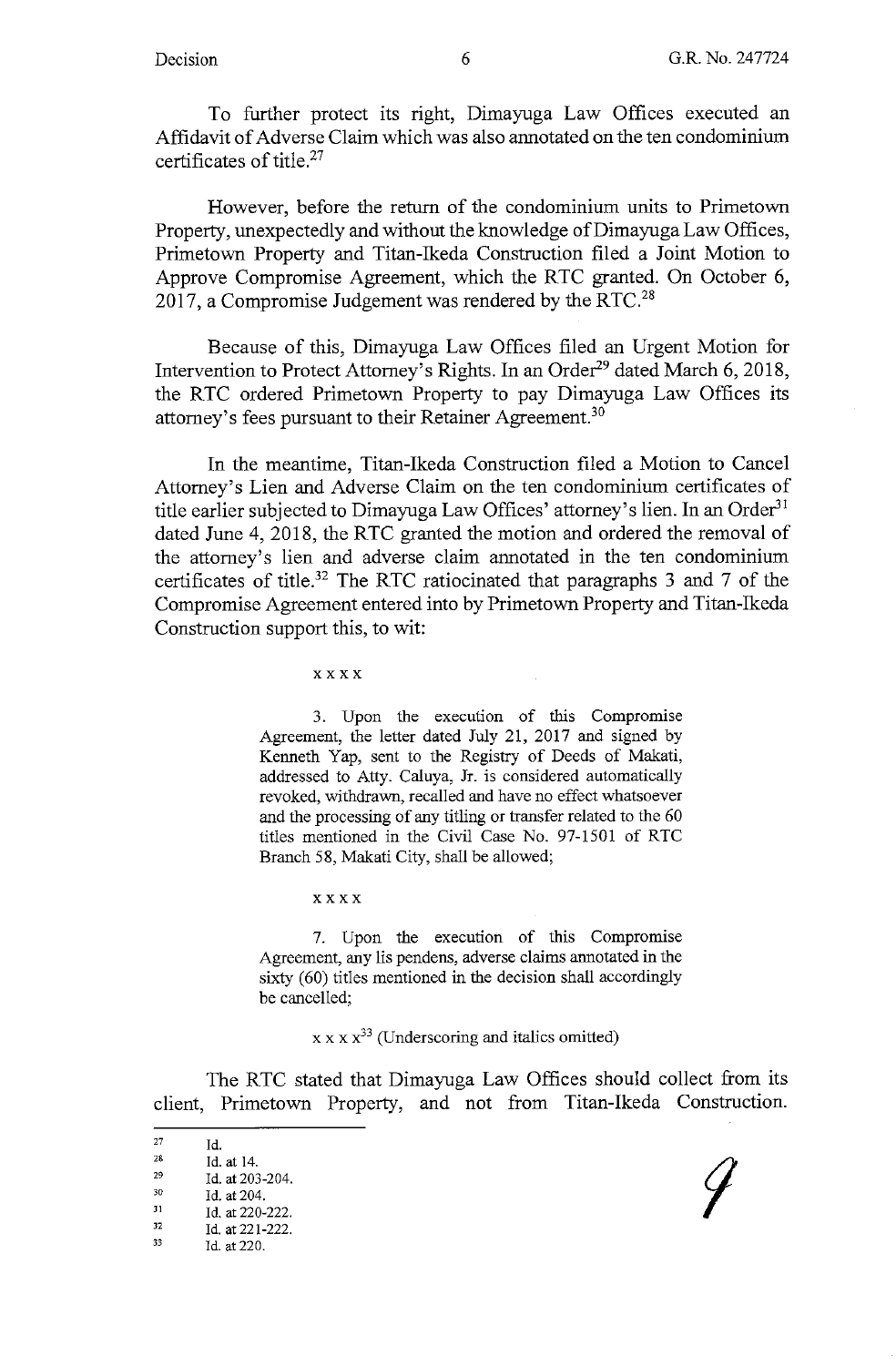Considering that the condominium titles are still in the name of Titan-Ikeda Construction because the April 30, 2012 Decision of the RTC was never executed, they continued to be owned by the latter and cannot be the subject of attorney's lien.<sup>34</sup>

Dimayuga Law Offices moved for reconsideration but it was denied. Hence, it filed a petition for *certiorari* with the CA. The CA, in its Resolution dated January 17, 2019, dismissed the petition outright for failure to attach certified true copies of relevant documents.<sup>35</sup> In its petition, Dimayuga Law Offices merely attached the assailed orders of the RTC and the writ of execution.<sup>36</sup> On reconsideration, Dimayuga Law Offices rectified its omission and attached the relevant documents but the CA still denied the same.<sup>37</sup> According to the CA, since Dimayuga Law Offices' claim arises from the legal services it rendered to Primetown Property, the same must be satisfied from the money or property of its client, Primetown Property. Here, the 10 condominium titles to which the attorney's lien and adverse claim were previously annotated remained in the name of Titan-Ikeda Construction for failure to execute the Decision dated April 30, 3012 of the RTC. Hence, Dimayuga Law Offices' attorney's lien cannot be satisfied from properties which do not belong to its client, Primetown Property.<sup>38</sup> The CA emphasized that in any event, Dimayuga Law Offices' attorney's fees are amply recognized pursuant to its retainer agreement with Primetown Property.

Aggrieved, Dimayuga Law Offices filed this Petition for Review on *Certiorari* dated July 31, 2019. According to Dimayuga Law Offices, the RTC had no jurisdiction to entertain the motion to cancel the adverse claim filed by Titan-Ikeda Construction because what the law requires in cancelling adverse claims is to file a petition in the court where the land is situated and not merely a motion.39 Dimayuga Law Offices also assails the validity of the compromise agreement entered into by its client, Primetown Property, and Titan-Ikeda Construction. Dimayuga Law Offices claims that in Primetown Property's Manifestation in Lieu of Comment filed to the CA, it manifested that in its negotiations with Titan-Ikeda Construction, it has always stressed that the attorney's lien of Dimayuga Law Offices should be respected. However, through inadvertence, the attorney's lien of Dimayuga Law Offices was not mentioned in the compromise agreement.40 Dimayuga Law Offices argues that the compromise agreement should not unjustifiably deprive it of its proper compensation for the legal services rendered to Primetown Property.

In its Comment<sup>41</sup> dated November 2, 2019, Titan-Ikeda Construction reiterates that the cancellation of attorney's lien and adverse claim is valid in accordance with the compromise agreement it entered into with Primetown

- 
- 
- 
- 

41 **Id. at 270-275.**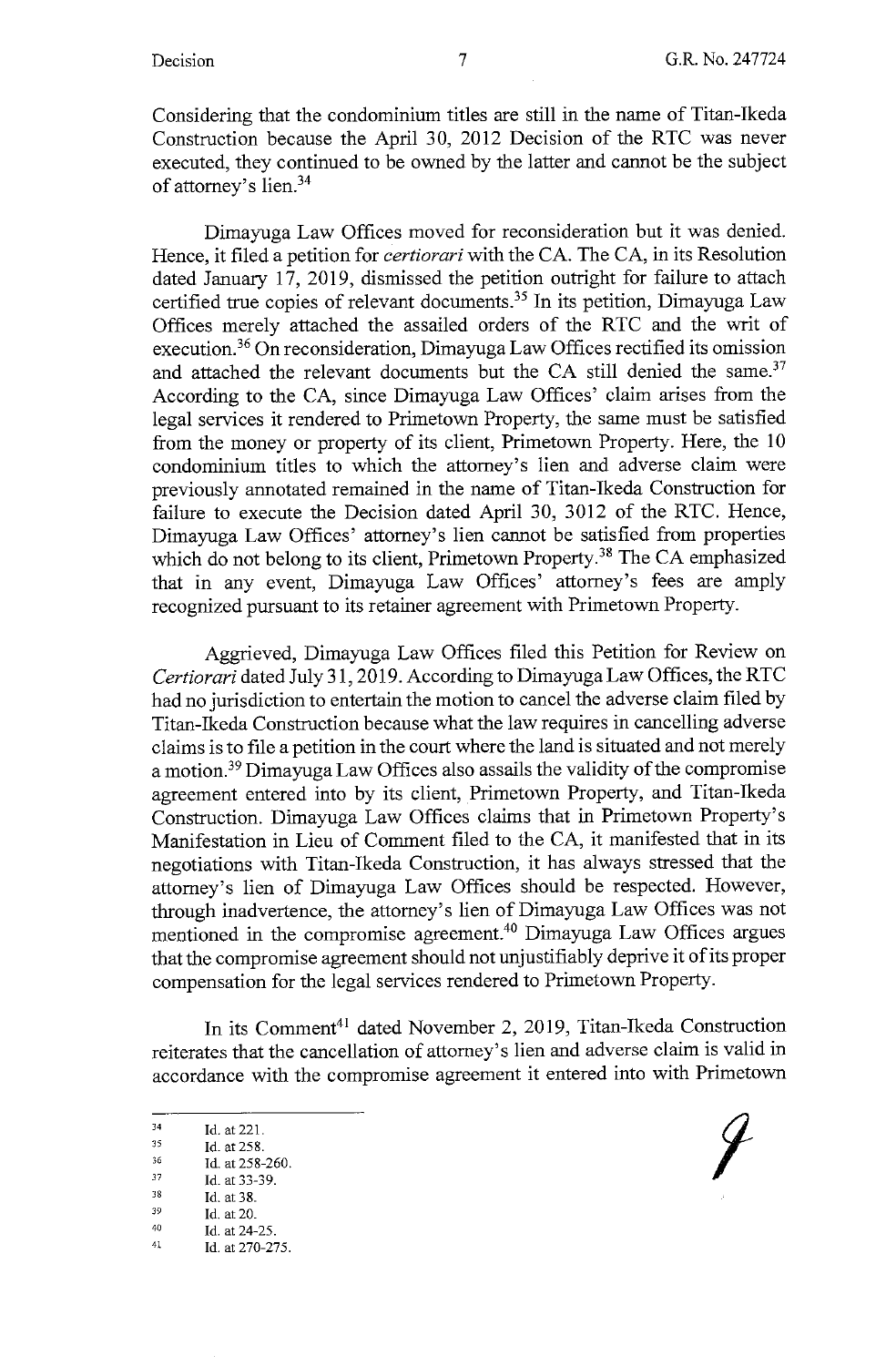Property.42 It also stresses that Dimayuga Law Offices' client is Primetown Property and not Titan-Ikeda Construction so its attorney's fees cannot be satisfied from the properties of Titan-Ikeda Construction.<sup>43</sup>

#### **Issue**

The issue in this case is whether the attorney's fees and adverse claim of Dimayuga Law Offices annotated as a lien on the 10 condominium certificates of title can be cancelled pursuant to the compromise agreement entered into between Primetown Property and Titan-Ikeda Construction.

#### **Ruling of the Court**

The petition filed by Dimayuga Law Offices is impressed with merit.

A lien is a charge on property usually for the payment of some debt or obligation. A lien is a qualified right or a proprietary interest, which may be exercised over the property of another. It is a right which the law gives in order for a debt to be satisfied out of a particular thing. It signifies a legal claim or charge on property, either real or personal, as a collateral or security for the payment of some debt or obligation.44

Section 37 of Rule 138 of the Rules of Court provides for the two types of attorney's liens - retaining lien and charging lien, to wit:

> Section 37. Attorneys' liens. - An attorney shall have a lien upon the funds, documents and papers of his client which have lawfully come into his possession and may retain the same until his lawful fees and disbursements have been paid, and may apply such funds to the satisfaction thereof. He shall also have a **lien to the same extent upon all judgments for the payment of money, and executions**  issued in pursuance of such judgments, which he has secured in a litigation of his client, from and after the time when he shall have the caused a statement of his claim of such lien to be entered upon the records of the court rendering such judgment, or issuing such execution, and shall have the caused written notice thereof to be delivered to his client and to the adverse party; and he shall have the same right and power over such judgments and executions as his client would have to enforce his lien and secure the payment of his just fees and disbursements. (Emphasis supplied)

Charging lien is the right which the attorney has upon all judgments for the payment of money, and executions issued in pursuance of said judgments, which he has secured in litigation of his client.<sup>45</sup> Pursuant to its successful litigation of Primetown Property's case against Titan-Ikeda Construction,



<sup>42</sup>  Id. at 273.

<sup>43</sup>  Id. at 175.

<sup>44</sup>  People v. Regional Trial Court of Manila, 258-A Phil. 68, 76 (1989).

<sup>45</sup>  *Peralta v. Victoriano, 105 Phil. 194 (1959).*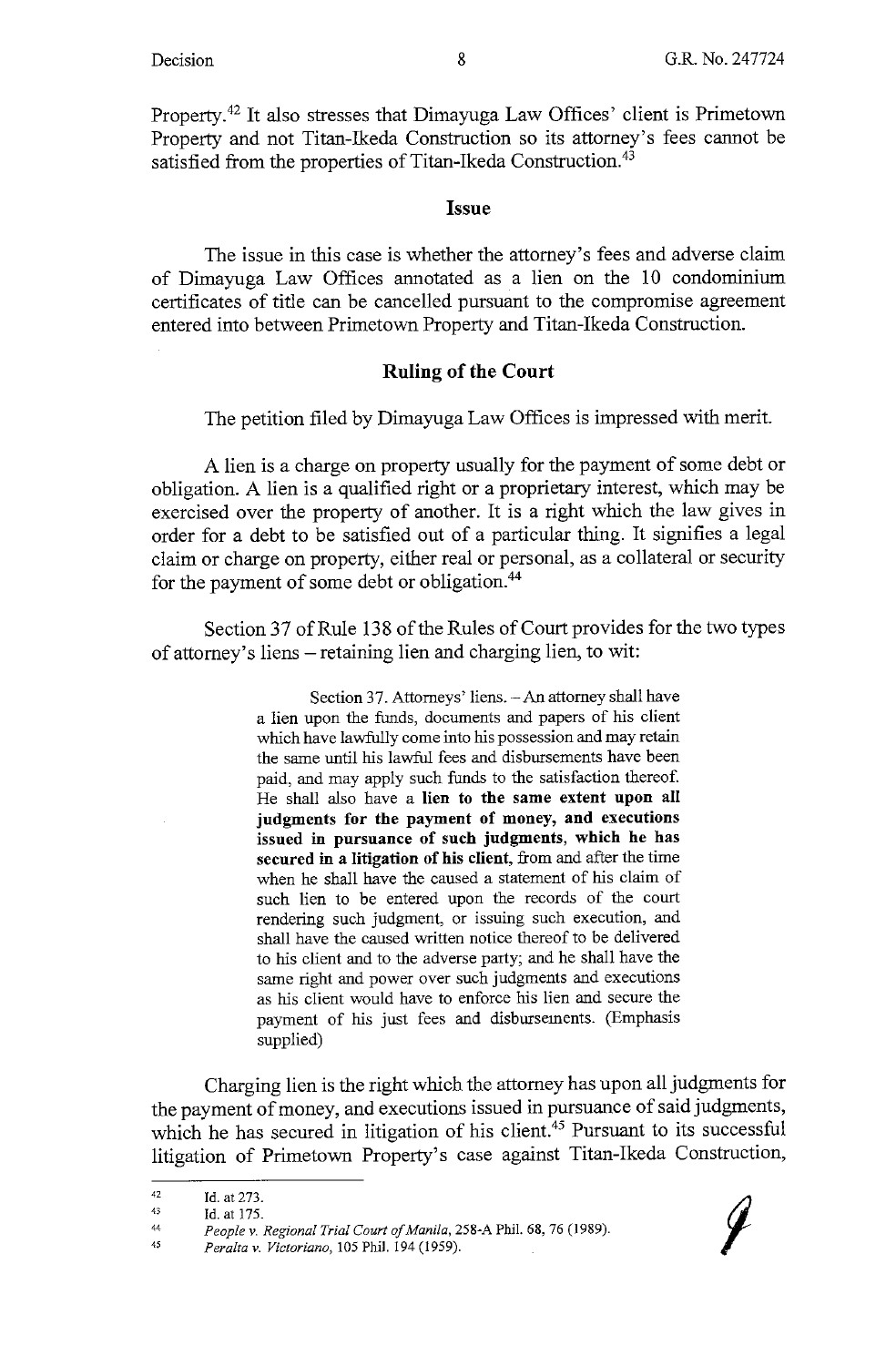Dimayuga Law Offices caused the annotation of its attorney's lien in Condominium Certificate of Title Nos. 35739, 35743, 35744, 35745, 35748, 35779, 35797, 35798, 35805, 35806 based on the retainer agreement which entitles it to 12% of all the monetary awards and interests granted to Primetown Property. These 10 condominium certificates of title are part of the 60 condominium units which the RTC ordered Titen-Ikeda Construction to return to Primetown Property. Hence, upon the annotation of said attorney's lien to the condominium certificates of title, it became a burden upon the condominium units.

Notably, these 10 condominium units subjected to the attorney's lien of Dimayuga Law Offices were also the subject of Deeds of Absolute Sale entered into between Primetown Property as the seller and Dimayuga Law Offices as the buyer as payment for the latter's attorney's fees.

The lien, until properly discharged, follows the property.<sup>46</sup> In fact, under Section 59 of Presidential Decree No. 1529, otherwise known as the "Property Registration Decree," whenever a registered land is conveyed, all subsisting encumbrances or annotations appearing in the registration book and noted on the certificate shall be carried over and stated in the new certificate of title except where the said encumbrances or annotations are simultaneously released or discharged.<sup>47</sup>

In this case, the attorney's lien was not properly cancelled. The compromise agreement entered into between Primetown Property and Titan-Ikeda Construction providing for the dissolution of any lien and adverse claim annotated upon the condominium certificates of title cannot be the basis for the cancellation of the lien and adverse claim of Dimayuga Law Offices.

A compromise is a contract whereby the parties, by making reciprocal concessions, avoid litigation or put an end to one already commenced.48 There is no question that a client may enter into a compromise agreement even if there is already a final judgment, as in this case. Having exclusive control over the subject matter of the litigation, the client may, at any time before or after judgment, if acting in good faith, compromise, settle, and adjust his or her cause of action out of court and even without the intervention of his counsel.<sup>49</sup> However, this is not without limitations. A compromise agreement is binding only between the parties and their successors-in-interest<sup>50</sup> and could not affect the rights of third persons who were not parties to the agreement. A party's lawyer is a third person who should not be totally deprived of his compensation because of the compromise agreement executed by the client.<sup>51</sup>

50 CIVIL CODE OF THE PHILIPPINES, Article 1311.

<sup>46</sup>  Dev't Bank of the Phils. v. Clarges Realty Corp., 793 Phil. 227, 244 (2016).

<sup>47</sup>  48 Section 59. *Carry over of encumbrances.* If, at the time of any transfer, subsisting encumbrances *or*  annotations appear in the registration book, they shall be carried over and stated in the new certificate or certificates; except so far as they may be simultaneously released or discharged. CIVIL CODE OF THE PHILIPPINES, Article 2028.

<sup>49</sup>  *Gubatv. National Power Corporation,* 627 Phil. 511, 566-567 (2010).

<sup>51</sup>  *Agustin v. Cruz-Herrera,* 726 Phil. 533 (2014).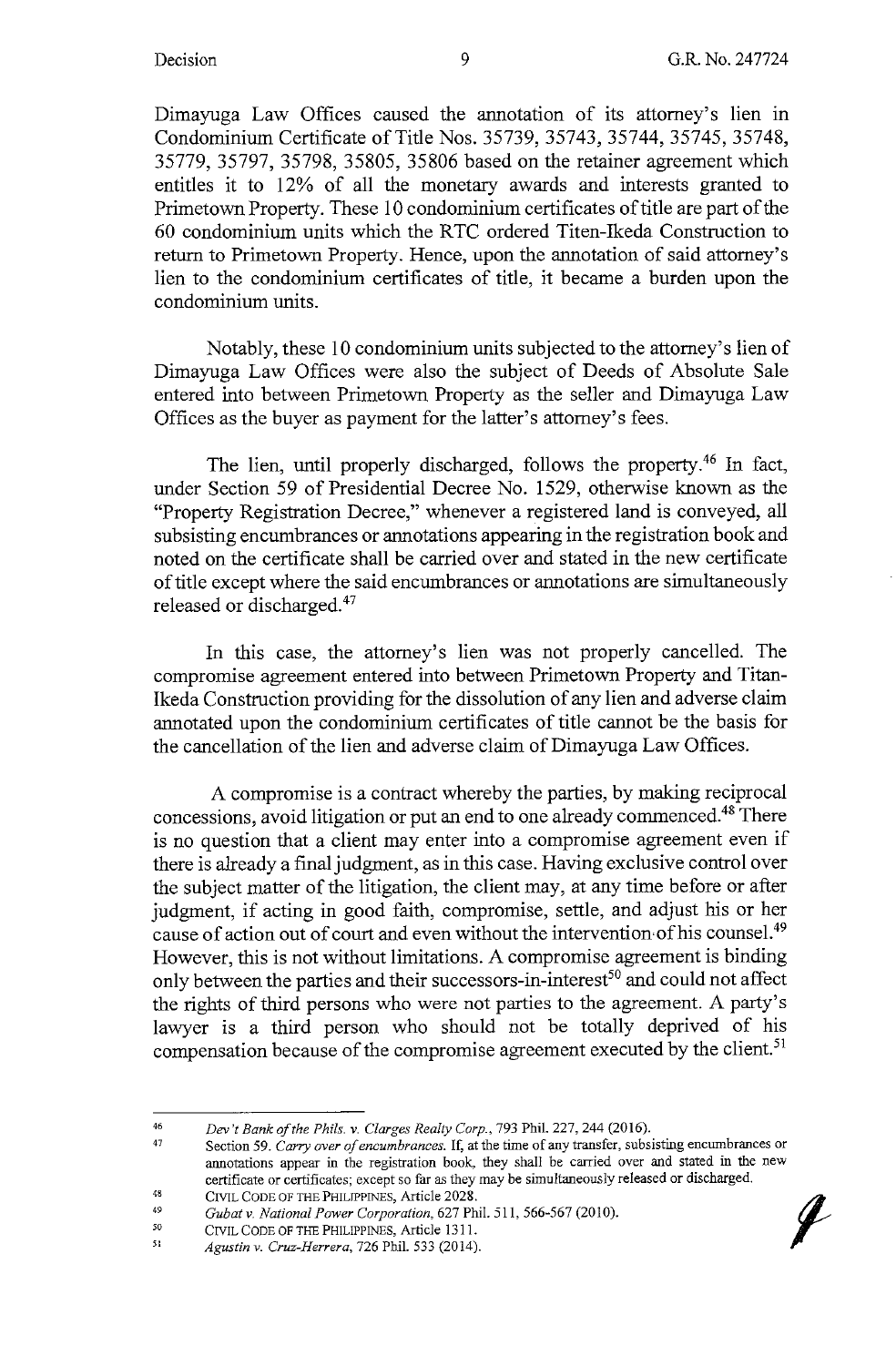This is especially true in cases where the compromise agreement was entered into by the parties without the lawyer's participation and conformity.

In this case, a perusal of the provisions of the compromise agreement entered into between Primetown Property and Titan-Ikeda Construction would show that there was no mention of how the attorney's fees earned by Dimayuga Law Offices will be paid. Worse, the compromise agreement even provided for the cancellation of the attorney's lien already annotated in the 10 condominium certificates of title prior to the execution of the said compromise agreement. The absence of any provision respecting the attorney's lien annotated in the 10 condominium certificates of title cannot prejudice the rights of Dimayuga Law Offices which was not a party to the compromise agreement.

In the first place, the 10 condominium units should not have been included in the compromise agreement because they have already been sold by Primetown Property to Dimayuga Law Offices as payment in kind of the attorney's fees that the latter earned. In other words, the 10 condominium units were already owned by Dimayuga Law Offices long before the compromise agreement was executed. This is the reason why in its *Manifestation in Lieu of Comment* submitted before the CA, Primetown Property admitted that:

> PPGI (referring to Primetown Property), in its negotiations with Defendant Titan-Ikeda has always stressed that the Attorney's lien of Atty. Amado Paolo C. Dimayuga, its counsel be respected. It was its understanding that Atty. Dimayuga's claim be honored because he has worked so hard for it.

> However, through inadvertence, and considering further that the representative of the Corporation is not a lawyer he overlooked the fact that the Attorney's lien of Atty. Dimayuga was not mentioned in the Compromise Agreement.<sup>52</sup>

It can be gleaned from here that it was the intention of Primetown Property to retain and respect the attorney's fees earned by Dimayuga Law Offices even during the negotiations it undertook with Titan-Ikeda Construction relative to the compromise agreement. Hence, the 10 condominium certificates of title should not have been included in the compromise agreement.

While lawyering is not a moneymaking venture and lawyers are not merchants,<sup>53</sup> an attorney is entitled to be properly compensated for the professional services rendered for the client. 54 Equity dictates that Dimayuga Law Offices must be awarded what it is due. As aptly found by the Court in *Gubat v. National Power Corporation: <sup>55</sup>*

54 *Ma/var v. Kraft Food Phils., Inc.,* 717 Phil. 427,435 (2013).

<sup>52</sup>  Id. at 24-25.

<sup>53</sup>  Bach v. Ongkiko Kalaw Manhit and Acorda Law Offices, 533 Phil. 69, 85 (2006).

<sup>55</sup>  627 Phil. 551 (2010).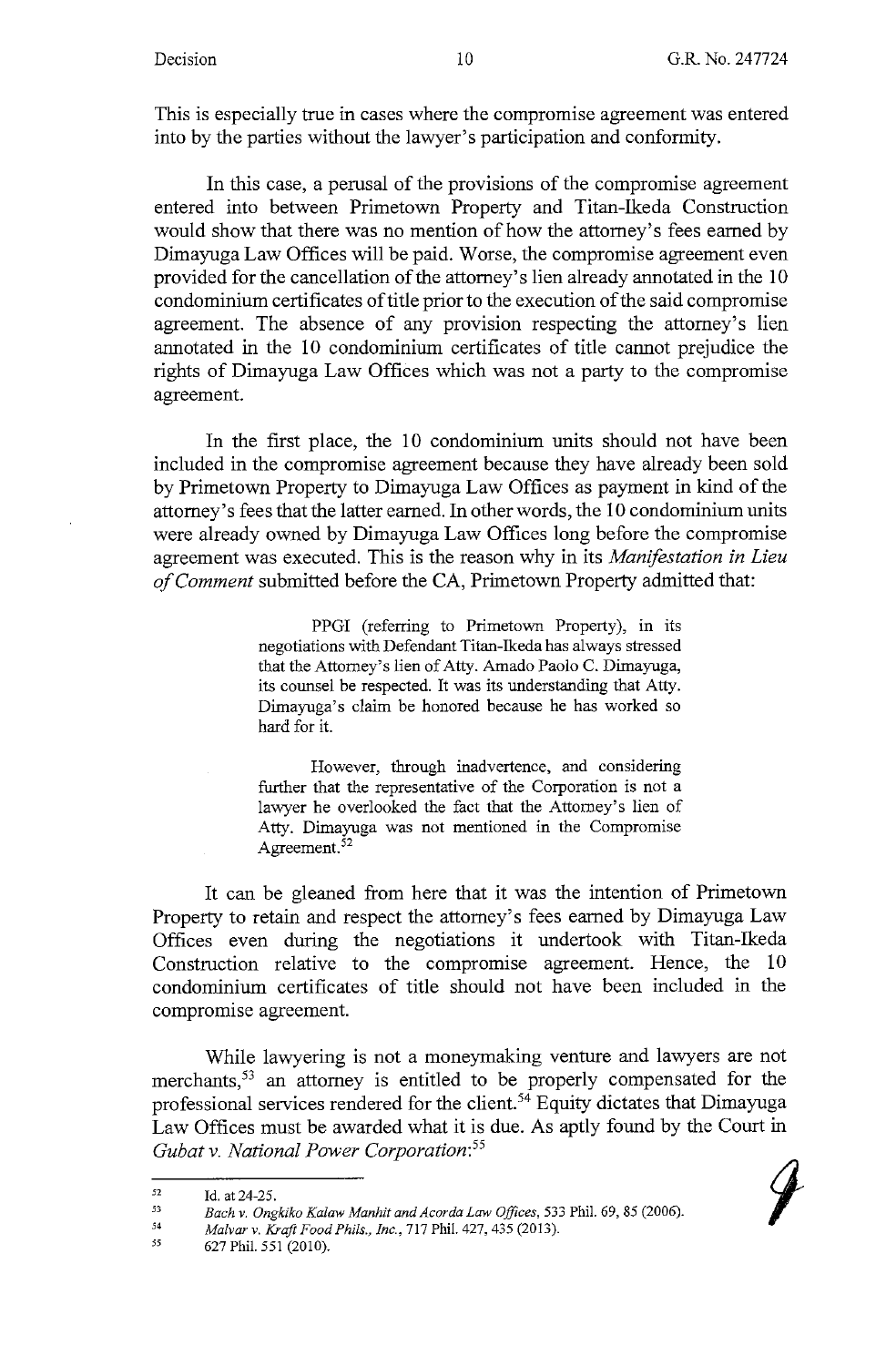xxxx

A lawyer is as much entitled to judicial protection against injustice or imposition of fraud on the part of his client as the client is against abuse on the part of his counsel. The duty of the court is not only to ensure that a lawyer acts in a proper and lawful manner, but also to see to it that a lawyer is paid his just fees.

Even if the compensation of a counsel is dependent only upon winning a case he himself secured for his client, the subsequent withdrawal of the case on the client's own volition should never completely deprive counsel of any legitimate compensation for his professional services. In all cases, a client is bound to pay his lawyer for his services.

xxxx

In the exercise of their supervisory authority over attorneys as officers of the Court, the courts are bound to respect and protect the attorney's lien as a necessary means to preserve the decorum and respectability of the law profession. Hence, the Court must thwart any and every effort of clients already served by their attorneys' worthy services to deprive them of their hard-earned compensation. Truly, the duty of the courts is not only to see to it that attorneys act in a proper and lawful manner, but also to see to it that attorneys are paid their just and lawful fees.<sup>56</sup>

**WHEREFORE,** the Petition for Review on *Certiorari* is **GRANTED.**  The Order dated June 4, 2018 of the Regional Trial Court of Makati, Branch 58 is **SET ASIDE.** 

**SO ORDERED.** 

**~•-••b D.CARAN AN** ~ *Associate Justice* 

#### **WE CONCUR:**

<sup>56</sup>*Ma/var* v. *Kraft Food Phils .• Inc.,* supra note 54 at 452.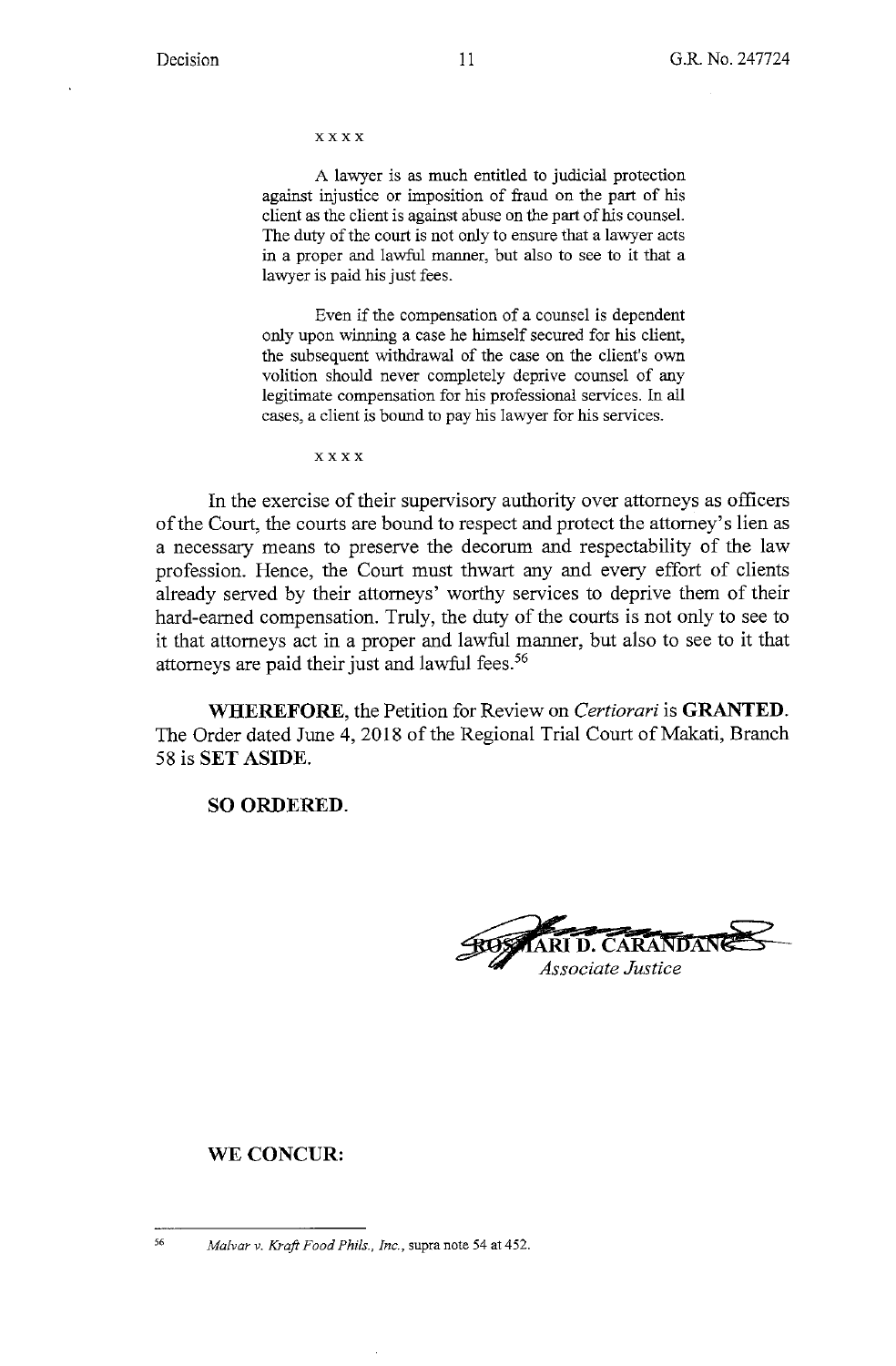## **WE CONCUR:**

RVIC MARIO VICTOR F. LEONEN

*Associate Justice* 

**GESMUNDO** ssociate Justice

• UL L. HERNANDO **RAMO** *Associate Justice* 

( on official leave) **RODIL V. ZALAMEDA**  *Associate Justice* 

## **ATTESTATION**

I attest that the conclusions in the above Decision had been reached in consultation before the case was assigned to the writer of the opinion of the Court's Division.

MARVIC MARIO VICTOR F. LEONEN Associate Justice

*Chairperson, Third Division*